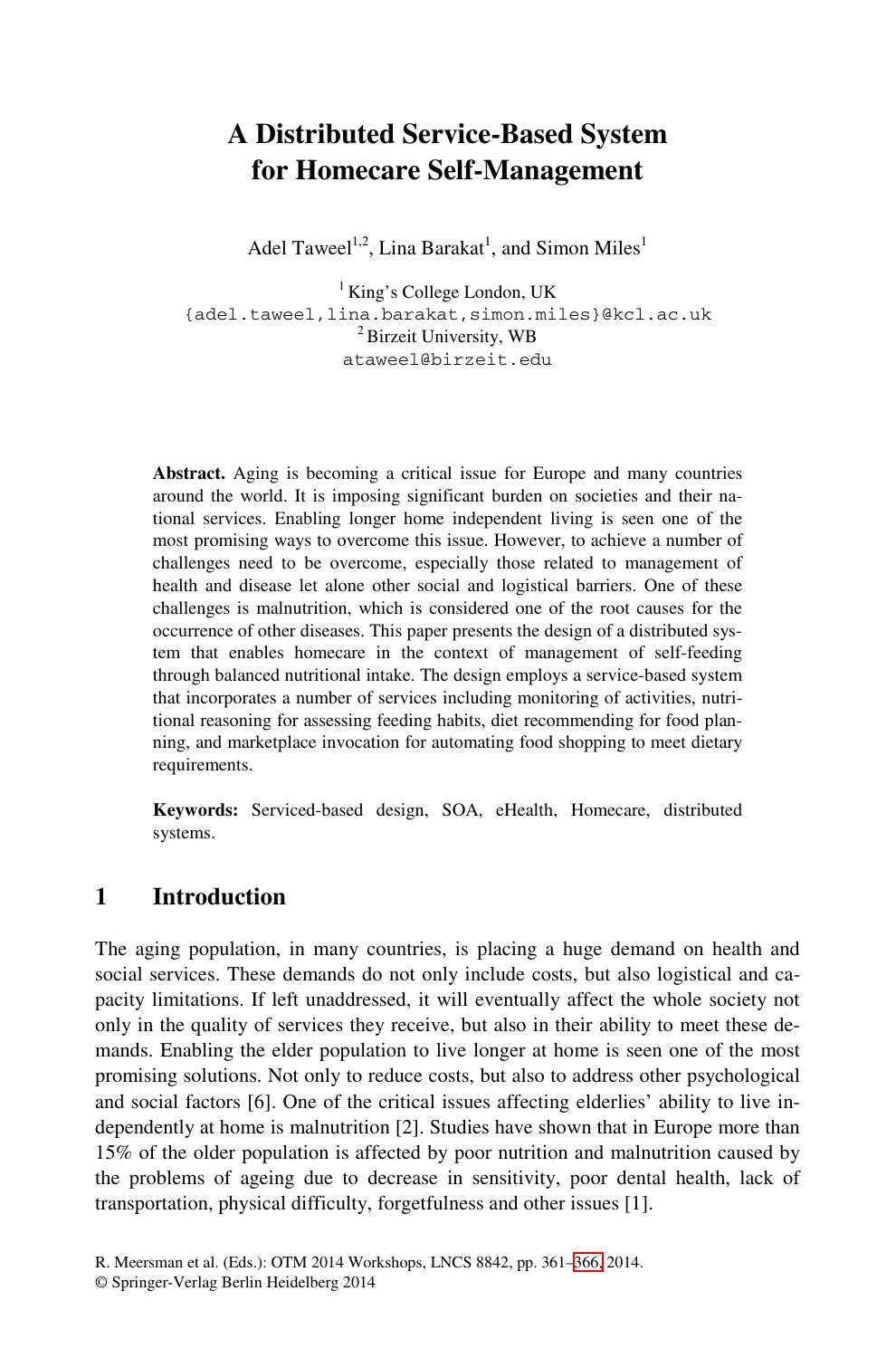As part of the DIET4Elders project<sup>1</sup>, this paper presents the design of a servicebased solution for homecare self-management focusing on malnutrition. It enables older adults self-manage their nutritional intake by preventing unhealthy self-feeding habits, which recent studies report that more than 60% of cases in nursing homes [3], and more than 15% of those living at home [2] are affected by malnutrition. The solution uses a distributed service-based design that incorporates several services, including:

- (i) monitoring services aimed at detecting food intake and activities.
- (ii) data collection and reasoning services to help the nutritionists to establish the degree in which the older adults follow their prescribed diet and to dynamically re-plan it.
- (iii) diet recommending services for planned long term diet plans that can be used and adjusted by dieticians.
- (iv) food generation services that can be used to generate longer-term diet interventions coupled with suitable meal and food plans.
- (v) marketplace services, that enable food providers to register their services and offerings.
- (vi) food shopping services that enable the dynamic selection, based on the prescribed diet, of suitable food service providers, potentially enabling automated shopping.
- (vii) user feedback and reporting services, to assist older adults and their informal carers during daily self-feeding activities aimed at creating a continuous feedback and interaction loop not only to detect and prevent the instauration of malnutrition, but also other health issues.

The rest of the paper describes the system design and services that DIET4Elders intends to develop in close collaboration with its target older adults. Section 2 describes the overall design of the system and its services; section 3 presents a brief conclusion.

### **2 Overall Service-Based System Design**

The overall system design is shown in Fig. 1. The design uses services to enable collecting and providing the related recommendations directly to the older adults in their home environment as well as to their dietician and informal carers. The design include a number of services to achieve a complete cycle of monitoring, analysis, through diet recommendation to food ordering services, these are described below.

#### *Monitoring Services*

j

These include a number of services. It relies on the home environment monitoring infrastructures, where wireless sensors are used to monitor and collect related diet

<sup>&</sup>lt;sup>1</sup> Dynamic nutrItion bEhaviour awareness sysTem FOR the Elders (www.diet4elders.eu)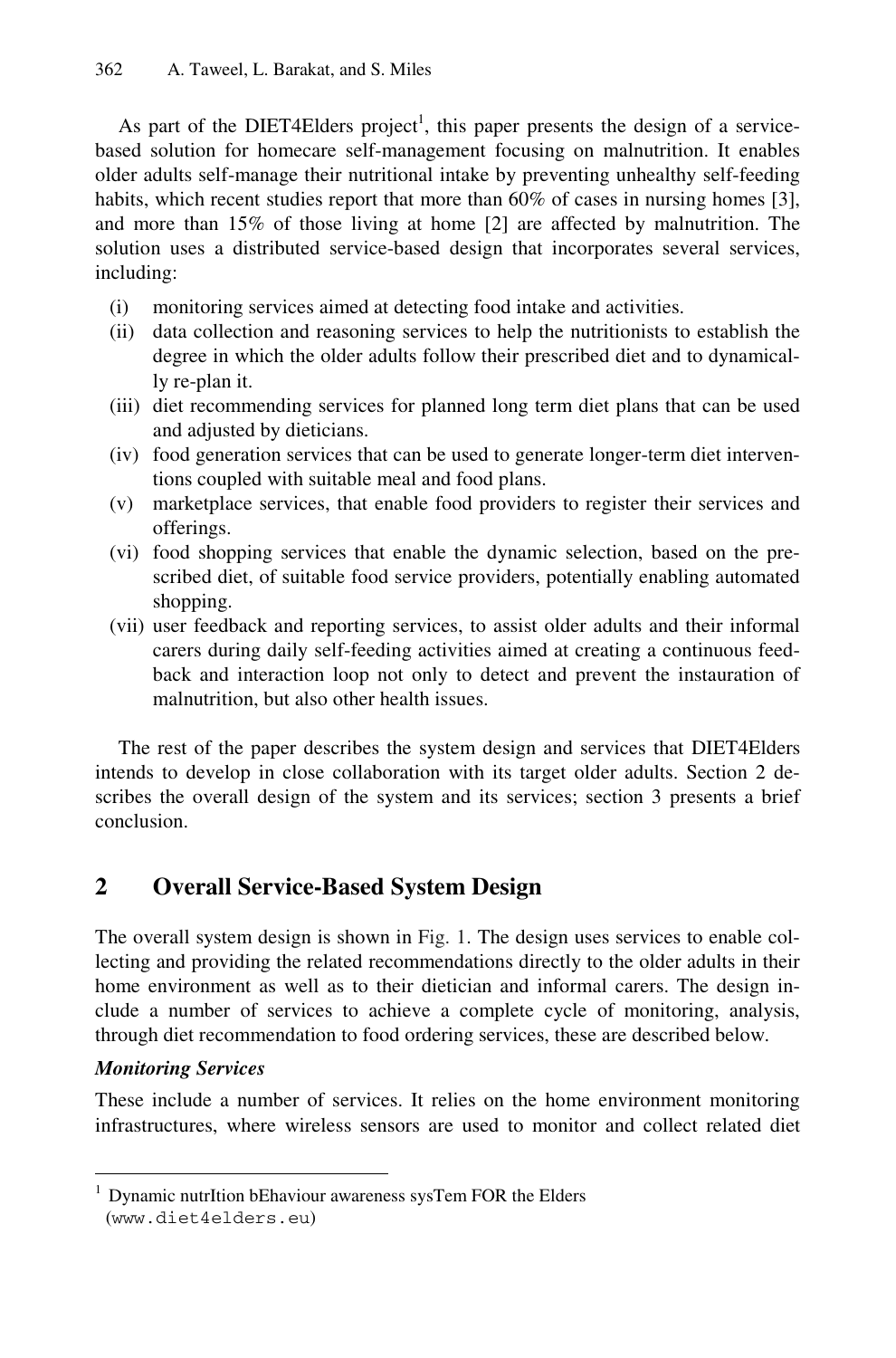data including food intake, activities, health data and so forth. For similar types of sensors (e.g. activity sensors), data monitoring services are created that collect the relevant data. A local communication infrastructure pushes the data to respective data monitoring services, which pushes data to the data collection service. This is enabled by the use of advanced sensors technologies to track and detect older adult's daily activities and the context in which these activities took place. The project is looking at using and/or where not available developing advanced wireless non-intrusive sensors that monitors the daily diet intake and physical activities aspects of older adults, including smart containers, smart fridges, accelerometers, health monitoring devices, positions sensors, RFIDs, smart tablets or phones etc.

#### *Diet Collection and Analysis Services*

A data collection service collects data from all monitoring services, which are further semantically categorised to enable both context and semantic analysis linked to temporal and longitudinal diet behaviour. Valid and effective diet advice is one key objective of the design. This is pinned by the need to build a dynamic mechanism not only closely linked to accurate monitoring technologies but also based on evidencebased diet knowledge. For such, the project is developing a computational representation of diet knowledge drawn from existing well-established diet evidence. It is drawing knowledge with standardised units and measurements to be able to computationally reason over such knowledge correlated to the specific knowledge collected about individual users, taking into account not only their level of health and chronic diseases that they suffer from, but also the context and culture variations. The need is to be able to reason over collected data to drive and identify self-feeding behavioural patterns that lead to malnutrition and create counter mechanisms to address them. This will require the development and employment of reasoning techniques including graph theory and prediction techniques to discover patterns from chain of activities abstracted to the diet and context of use. With direct input from nutritionists, it will also require the development of learning algorithms with continual feedback and human intervention to achieve more precise and accurate identification of unhealthy behaviour patterns.

#### *Assessment, Feedback and Recommendation Services*

Analysis services feed their results into these services. The system will employ a number of services that interconnect with the above technologies to circumvent unhealthy feeding behaviours and interconnect with the older adults directly so they are aware of where they could improve on their feeding habits. These will also provide intelligible and useful feedback to both carers and dieticians to monitor changing behaviours in feeding patterns. The key is to produce current and quantifiable information of value to the older adults as well as their dieticians. Given the amount of data collected over time, this becomes a complex data-mining issue, potentially requiring large computational resources required to produce meaningful information in a relatively short time for potentially large number of users. Thus the need is for a system design that employs a distributed infrastructure to enable such analysis. The intended outcome of these services is to produce a computational representation of these results that can be further used by the system and subsequent services, where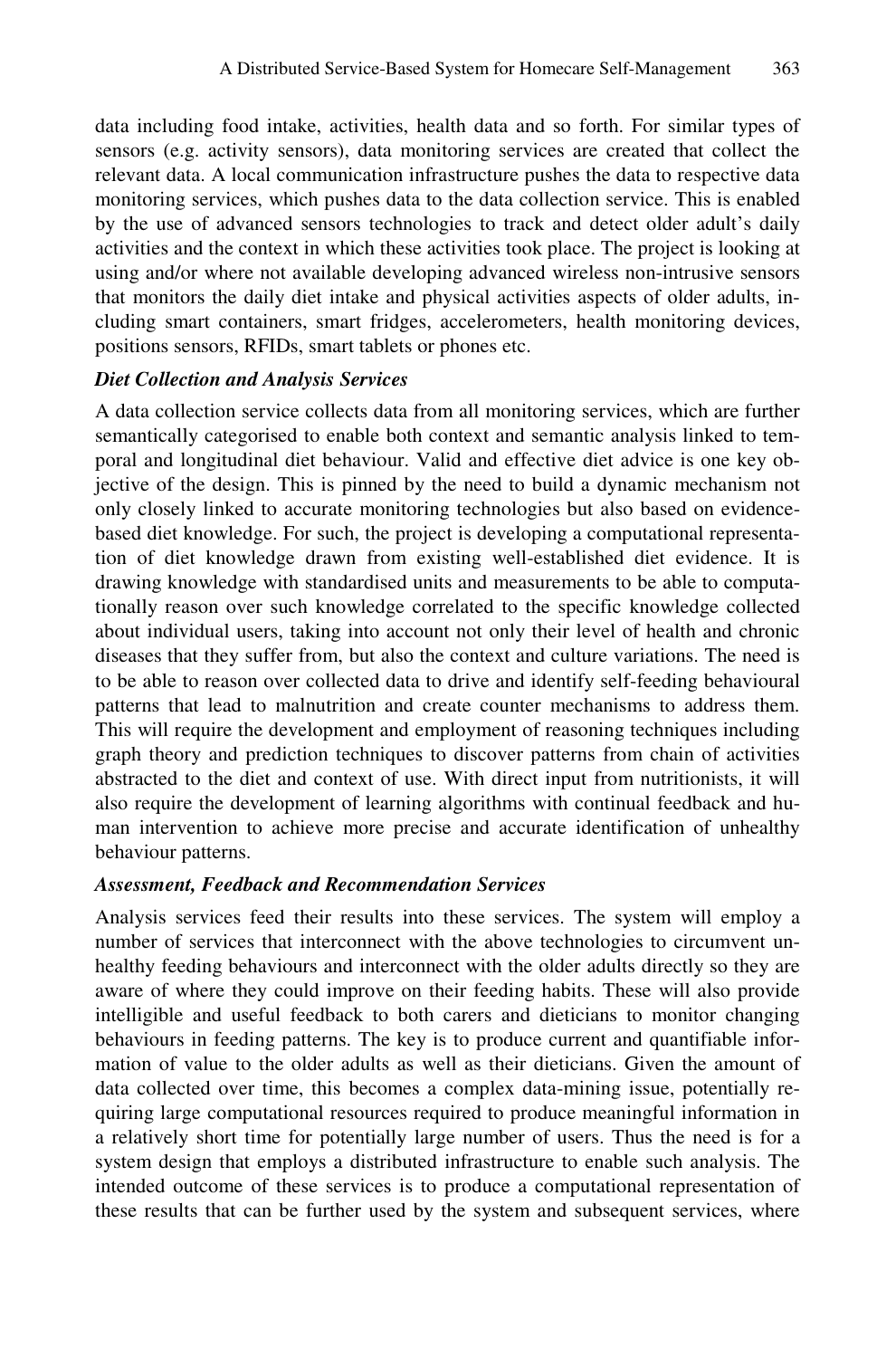decisions are drawn from. Given the sensitivity and impact of these recommendations on the older adult health, continual expert reviews of the validity of drawn results and discovered patterns are integrated within the services workflow.

#### *Food and Meal Plan Generation Services*

These services receive unhealthy behaviours and nutritional deficiencies information into a computational form from the assessment services. This information is then used by diet plan generation services, to draw actionable food intake meals and food plans that can overcome identified diet and nutritional deficiencies. These draw a longerterm individual plan, based on the older adult preferences, their health profile and their chronic illnesses. Dieticians are able to adjust these plans based on further discussion and feedback from the user. User feedback is critical to incorporate in the process for these meal plans uptake so they eventually result into effective outcomes [5]. These will require taking a number of various factors into consideration, including health, contextual and cultural variations.



**Fig. 1.** Service-based Homecare Self-management

#### *Market Place Services*

There are a large number of potential food providers with different capabilities and offerings that already provide meal services to older adults, in both nursing homes or at home. However, these mostly employ a manual process and not all provide all types of meals. The system will develop a service-based mechanism with welldefined diet specific market place that allows food providers to register their services and food offerings. It will develop reliability-augmented service descriptions and mechanisms with clear quality indicators that not only enable users to have informed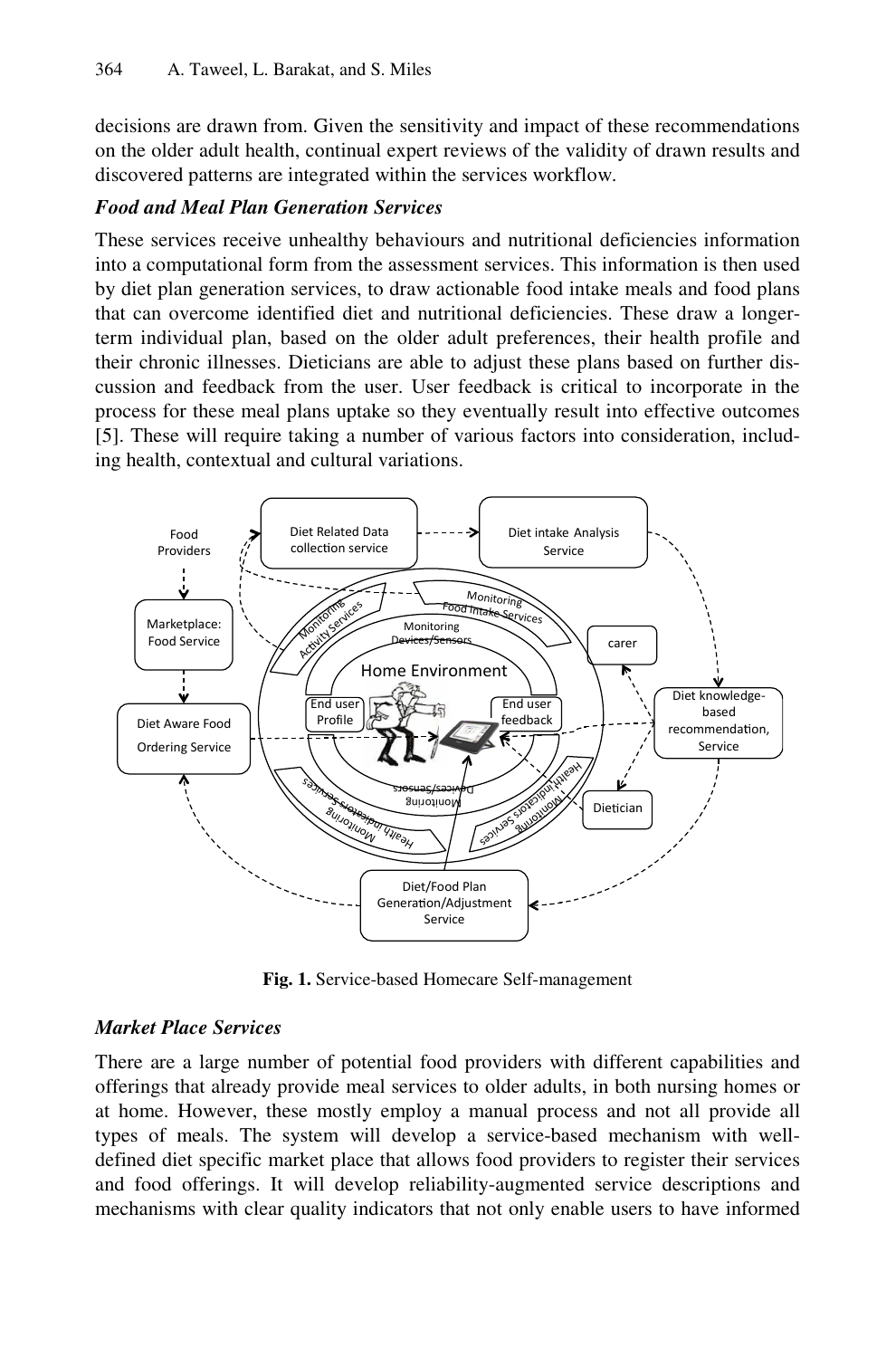decisions about the food ordering but also enable the system to make informed judgement of suitable combination of food ordering with suitable levels of nutrition that meet the specific needs of the user. These will include developing mechanisms to capture and validate key quality indicators of food services, not only at the service level but also at nutritional and contextual levels.

#### *Diet Aware Food Ordering*

For complex diet requirements and/or user preferences, several food providers are potentially required to meet these requirements or preferences. The selection of the combination of food services, to satisfy potentially complex criteria of the older adult recommended diet or preferences, can thus be a non-trivial task. There are a large number of food delivery services available on the market offering various types of food, which makes finding optimal combination a NP-hard problem, which cannot be solved in reasonable time using conventional techniques. The system will model the problem as a combinatorial optimization problem and solve it using hybrid bioinspired techniques that should combine the strength elements of different bioinspired meta-heuristics.

### **3 Conclusions and Future Work**

The paper presents a service-based distributed system design and architecture for homecare self-management. It describes briefly the design and the employed services that will be used by the project to enable self-management of a balanced nutritional intake based on monitoring daily activities, and self-feeding habits. The project builds its solution using a service-based design and employs a number of services to provide nutritional advice, interact with dieticians and carers, and enable food ordering through a reliability-augmented and well-specified marketplace. Although the solution is based on malnutrition management, but it presents a generic solution which can be used to enable effective management of demanding requirements of large data collection and analysis for homecare environments. Such system design need to meet potentially very large-scale requirements, especially as it is required to serve large number of older adults, geographically distributed at their homes, with varied and complex health needs.

The initial version of the design is already being developed part of the project with anticipated incremental planned evaluation and deployment of its components in selected older adults homes. Given the amount of potential data generated by monitoring services, other design considerations will look at the use of big data techniques for data management and analysis.

**Acknowledgment.** The authors would like to thank all colleagues from the DIET4Elders project who contributed to this work.